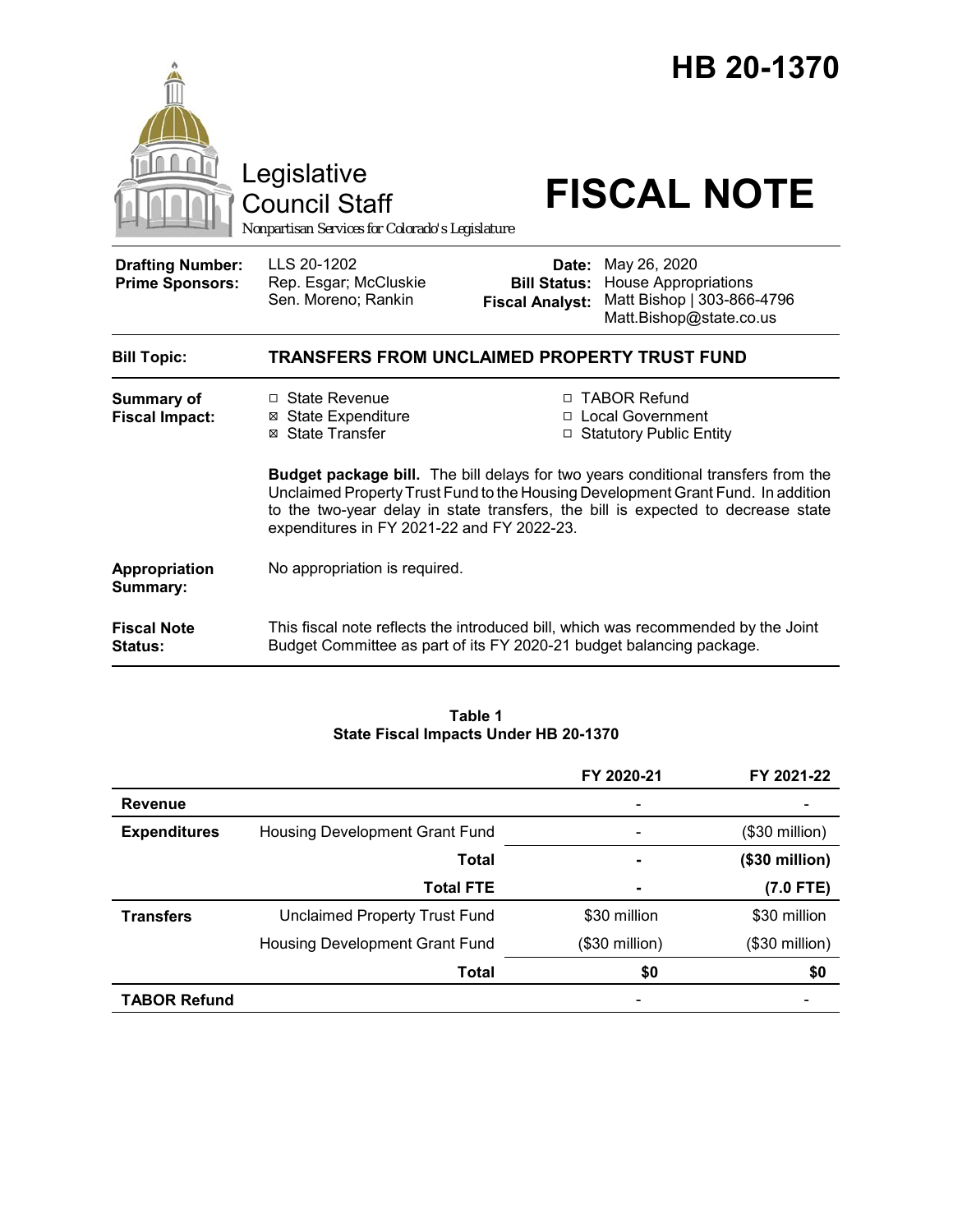May 26, 2020

### **Summary of Legislation**

House Bill 19-1322 created a mechanism that would transfer up to \$30 million from the Unclaimed Property Trust Fund to the Housing Development Grant Fund in the Division of Housing in a year for which Legislative Council Staff's June Economic and Revenue Forecast estimates state revenue to be below the excess state revenue cap by at least \$30 million. This bill delays the implementation of this transfer by two fiscal years, with transfers possible from FY 2022-23 through FY 2024-25.

# **Background**

**Unclaimed Property Trust Fund**. The Unclaimed Property Division of the Treasury Department holds, in perpetuity or until claimed, lost or forgotten assets of individuals and businesses in Colorado. The Unclaimed Property Trust Fund consists of all moneys collected under the Unclaimed Property Act, and interest earned on the account. State law transfers an annual amount sufficient to fund the Adult Dental Fund in the Department of Health Care Policy and Financing, an estimated \$17.4 million in FY 2018-19. The Unclaimed Property Trust Fund is TABOR-exempt; however, transfers out of the fund are generally subject to TABOR.

**Housing Development Grant Fund.** Under current law, the Housing Development Grant Fund consists of moneys appropriated by the General Assembly for the Division of Housing in the Department of Local Affairs to acquire, rehabilitate, and construct affordable housing projects through a competitive grant process. The fund also covers the cost of acquiring economic data used to advise the State Housing Board on local housing conditions.

Under House Bill 19-1322, in addition to existing statutory mandates, the funds transferred to the Housing Development Grant Fund may be spent for the following purposes:

- grants and loans for housing in non-urban areas for purchasers with up to 120 percent of the area median household income;
- down payment assistance programs for households with up to 100 percent of the area median household income in conjunction with public and private organizations;
- programs for home rehabilitation;
- repair, replacement, and disposal of mobile homes, in conjunction with local organizations;
- grants and loans for land acquisition and infrastructure costs for the provision of utilities for affordable housing developments;
- grants and loans for affordable housing targeted at specific area or income levels; and
- rental assistance programs targeting homeless families, Medicaid clients in nursing homes, family unification, veterans, households below 60 percent of the area's median income, and survivors of domestic violence.

# **Assumptions**

Based on the May 2020 Economic and Revenue Forecast, the fiscal note assumes that the first transfer from the Unclaimed Property Trust Fund to the Housing Development Grant Fund would occur in FY 2020-21. Although the transfer is contingent on the June 2021 forecast, it is assumed that forecasted revenue will not increase sufficiently to obviate a transfer.